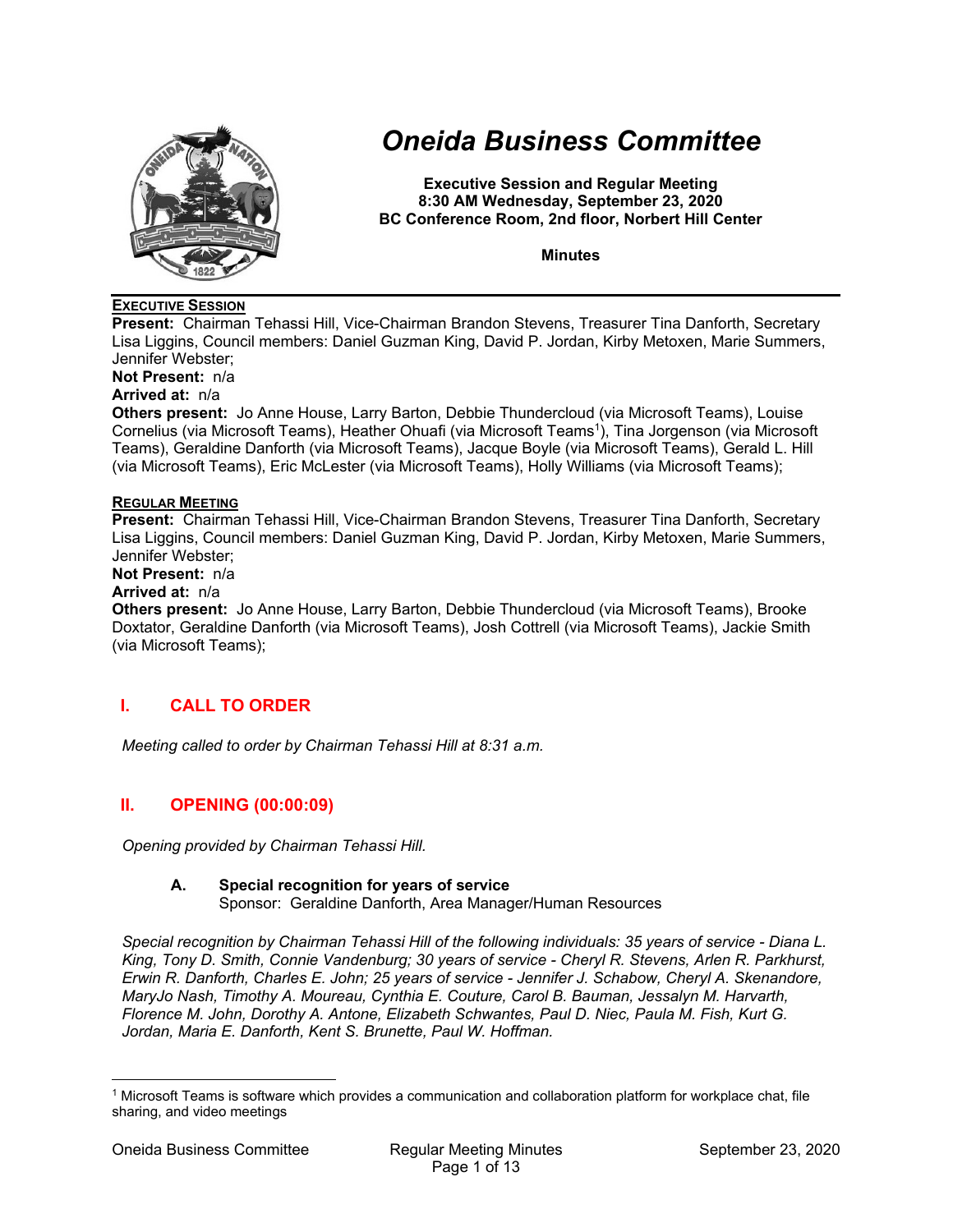## **III. ADOPT THE AGENDA (00:06:42)**

Motion by Lisa Liggins to adopt to adopt the agenda with two (2) changes [1) delete item IX.C.10. Review the recall request and determine next steps - Printing; and 2) add item IX.A.2. Accept the General Manager report], seconded by Jennifer Webster. Motion carried:

> Ayes: Tina Danforth, Daniel Guzman King, David P. Jordan, Lisa Liggins, Kirby Metoxen, Brandon Stevens, Marie Summers, Jennifer Webster

## **IV. OATH OF OFFICE (00:07:25)**

**A. Oneida Gaming Commission - Reynold "Tommy" Danforth**  Sponsor: Lisa Liggins, Secretary

*Oath of office administered by Secretary Lisa Liggins. Reynold "Tommy" Danforth was present (via Microsoft Teams).* 

## **V. RESOLUTIONS**

**A. Adopt resolution entitled Setting Supervision and Management of Direct Reports to the Oneida Business Committee (00:09:54)**  Sponsor: Lisa Liggins, Secretary

Motion by Jennifer Webster to adopt resolution 09-23-20-A Setting Supervision and Management of Direct Reports to the Oneida Business Committee, seconded by Lisa Liggins. Motion carried: Ayes: Tina Danforth, Daniel Guzman King, David P. Jordan, Lisa Liggins, Kirby Metoxen, Brandon Stevens, Marie Summers, Jennifer Webster

**B. Rescind resolution # BC-01-23-93 regarding the Oneida Headstart and Early Headstart Programs (00:11:33)**  Sponsor: Debbie Thundercloud, General Manager

Motion by Jennifer Webster to rescind resolution # BC-01-23-93 regarding the Oneida Headstart and Early Headstart Programs, seconded by David P. Jordan. Motion carried:

 Ayes: Daniel Guzman King, David P. Jordan, Lisa Liggins, Kirby Metoxen, Brandon Stevens, Jennifer Webster Abstained: Tina Danforth, Marie Summers

**C. Adopt resolution entitled Extension of the Emergency Amendments to the General Tribal Council Meeting Stipend Payment Policy (00:25:10)**  Sponsor: David P. Jordan, Councilman

Motion by Lisa Liggins to adopt resolution 09-23-20-B Extension of the Emergency Amendments to the General Tribal Council Meeting Stipend Payment Policy, seconded by Daniel Guzman King. Motion carried: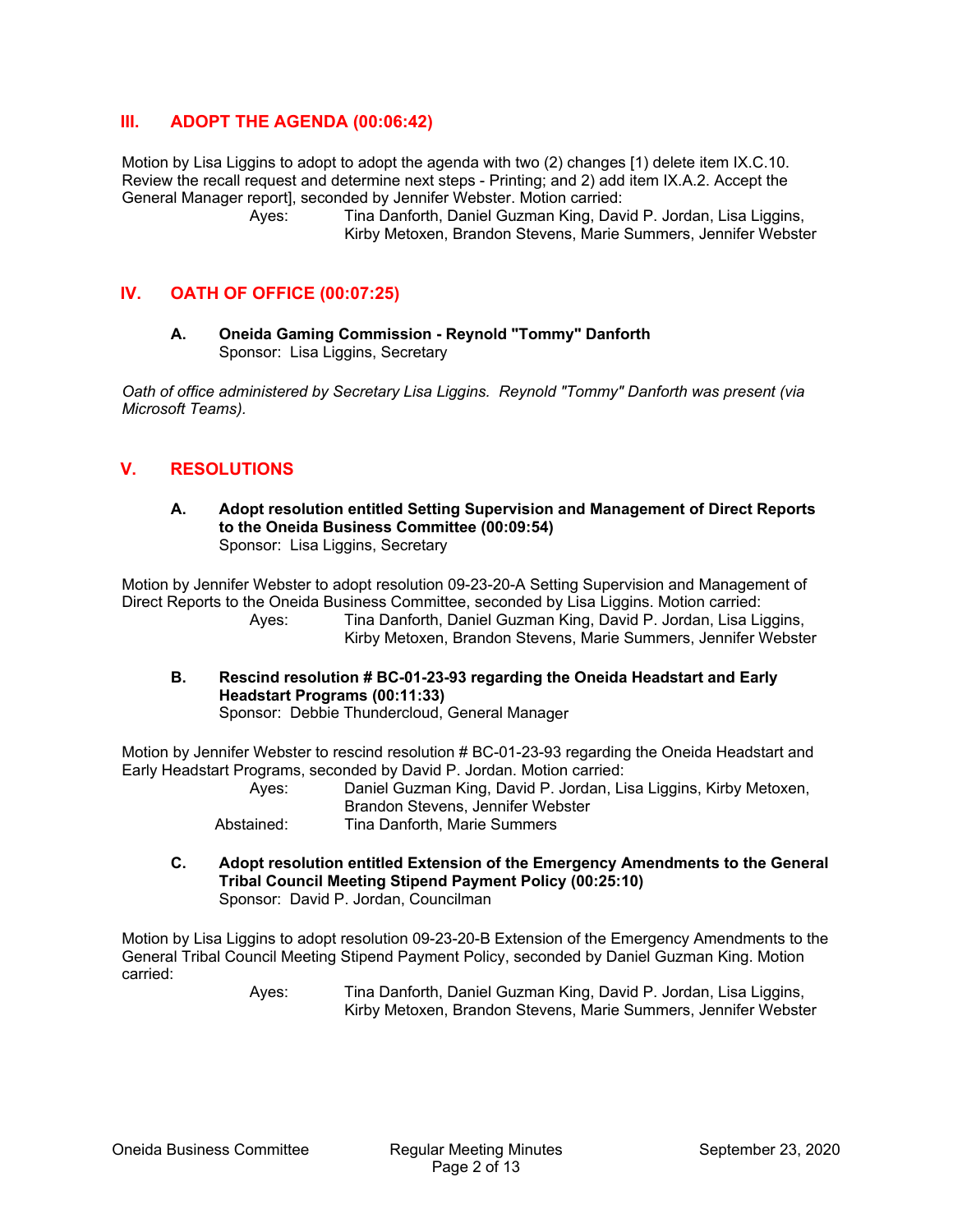**D. Adopt resolution entitled Modifying the Oneida Business Committee Regular Meeting Schedule (00:31:34)**  Sponsor: Lisa Liggins, Secretary

Motion by Tina Danforth to adopt resolution 09-23-20-C Modifying the Oneida Business Committee Regular Meeting Schedule, seconded by Lisa Liggins. Motion carried:

 Ayes: Tina Danforth, Daniel Guzman King, David P. Jordan, Lisa Liggins, Kirby Metoxen, Brandon Stevens, Marie Summers, Jennifer Webster

**E. Adopt resolution entitled Native American Agriculture Fund Limited Waiver of Tribal Immunity (00:34:38)**  Sponsor: Debbie Thundercloud, General Manager

Motion by Jennifer Webster to adopt resolution 09-23-20-D Native American Agriculture Fund Limited Waiver of Tribal Immunity, seconded by Daniel Guzman King. Motion carried:

 Ayes: Tina Danforth, Daniel Guzman King, David P. Jordan, Lisa Liggins, Kirby Metoxen, Brandon Stevens, Marie Summers, Jennifer Webster

**F. Enter the e-poll results into the record regarding adopted resolution # BC-08-25- 20-A Emergency Amendments to the Oneida Higher Education Pandemic Relief Fund Law (00:36:21)** 

Sponsor: Lisa Liggins, Secretary

Motion by Brandon Stevens to enter the e-poll results into the record regarding adopted resolution # BC-08-25-20-A Emergency Amendments to the Oneida Higher Education Pandemic Relief Fund Law, seconded by Lisa Liggins. Motion carried:

 Ayes: Tina Danforth, Daniel Guzman King, David P. Jordan, Lisa Liggins, Kirby Metoxen, Brandon Stevens, Marie Summers, Jennifer Webster

# **VI. STANDING COMMITTEES**

- **A. FINANCE COMMITTEE** 
	- **1. Accept the August 31, 2020, regular Finance Committee meeting minutes (00:48:00)**

Sponsor: Tina Danforth, Treasurer

Motion by David P. Jordan to accept the August 31, 2020, regular Finance Committee meeting minutes, noting one (1) spelling correction is needed [from "Michelle Doxtator" to "Michele Doxtator"], seconded by Kirby Metoxen. Motion carried:

- Ayes: Tina Danforth, Daniel Guzman King, David P. Jordan, Lisa Liggins, Kirby Metoxen, Brandon Stevens, Marie Summers, Jennifer Webster
- **2. Accept the September 14, 2020, regular Finance Committee meeting minutes (00:48:46)**

Sponsor: Tina Danforth, Treasurer

Motion by Jennifer Webster to accept the September 14, 2020, regular Finance Committee meeting minutes, seconded by Brandon Stevens. Motion carried: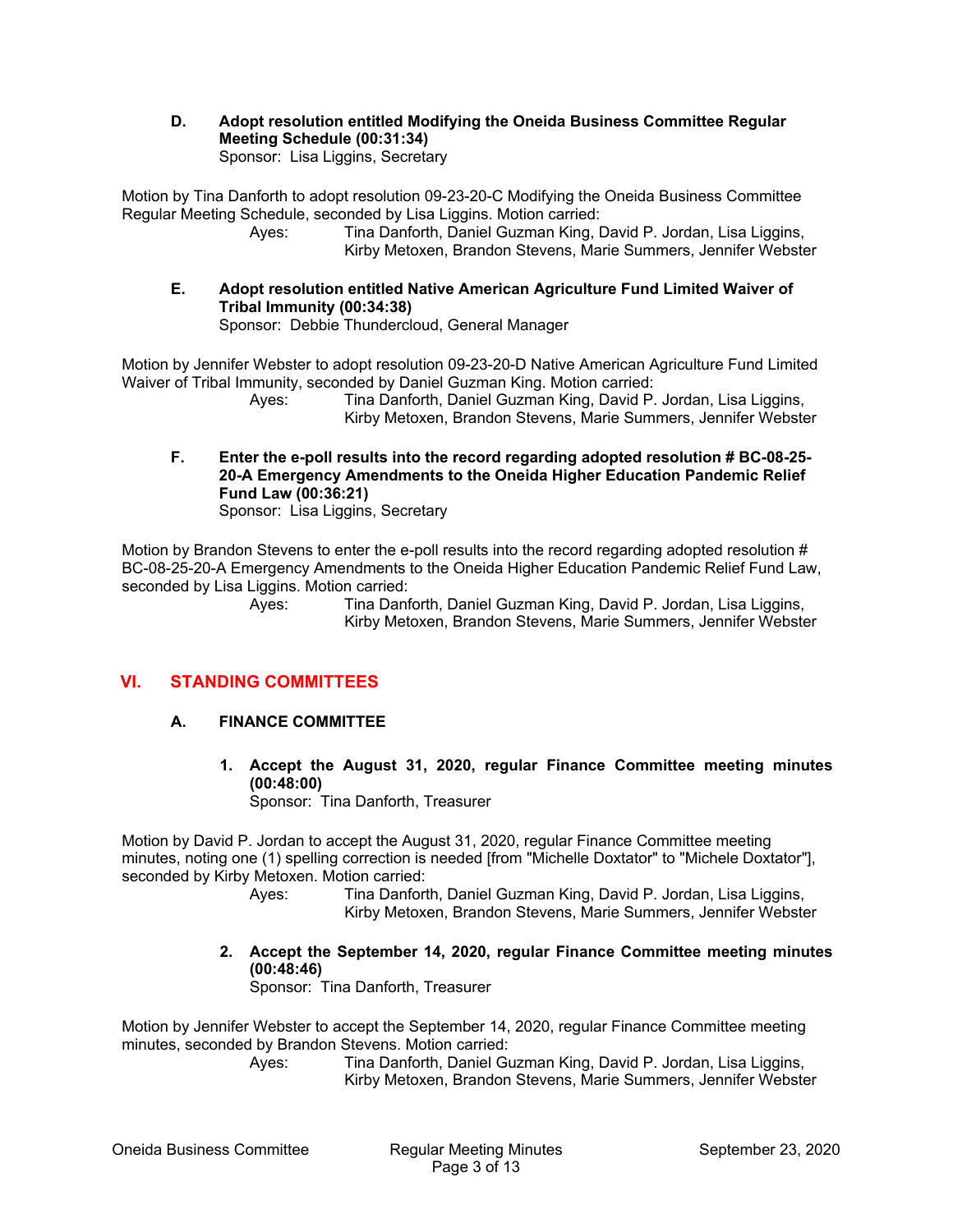## **VII. NEW BUSINESS**

**A. CIP # 18-010 Food Distribution Store Concept - Approve the Capital Improvement Process (CIP) package (00:49:09)** 

Sponsor: Debbie Thundercloud, General Manager

Motion by Jennifer Webster to approve the Capital Improvement Process (CIP) package # 18-010 Food Distribution Store Concept, seconded by Tina Danforth. Motion carried:

 Ayes: Tina Danforth, Daniel Guzman King, David P. Jordan, Lisa Liggins, Kirby Metoxen, Brandon Stevens, Marie Summers, Jennifer Webster

#### **B. Review revisions to the Pandemic Pay SOP (00:52:35)**  Sponsor: Geraldine Danforth, Area Manager/Human Resources

Motion by Lisa Liggins to accept the revisions to the Pandemic Pay SOP as information, seconded by David P. Jordan. Motion carried:

> Ayes: Tina Danforth, Daniel Guzman King, David P. Jordan, Lisa Liggins, Kirby Metoxen, Brandon Stevens, Marie Summers, Jennifer Webster

**C. Post one (1) vacancy - Oneida Trust Enrollment Committee (01:03:10)**  Sponsor: Lisa Liggins, Secretary

Motion by David P. Jordan to post one (1) vacancy for the Oneida Trust Enrollment Committee, seconded by Brandon Stevens. Motion carried:

 Ayes: Tina Danforth, Daniel Guzman King, David P. Jordan, Lisa Liggins, Kirby Metoxen, Brandon Stevens, Marie Summers, Jennifer Webster

**D. Enter the e-poll results into the record regarding the approved Memorandum of Understanding between Oneida Nation and Wisconsin Conservation Voices' Native Vote Program and authorize an OBC Officer to sign - file # 2020-0605 (01:03:35)** 

Sponsor: Lisa Liggins, Secretary

Motion by Jennifer Webster to enter the e-poll results into the record regarding the approved Memorandum of Understanding between Oneida Nation and Wisconsin Conservation Voices' Native Vote Program and authorize an OBC Officer to sign - file # 2020-0605, seconded by David P. Jordan. Motion carried:

 Ayes: Tina Danforth, David P. Jordan, Lisa Liggins, Kirby Metoxen, Brandon Stevens, Marie Summers, Jennifer Webster Abstained: Daniel Guzman King

### **VIII. REPORTS**

### **A. STANDING COMMITTEES**

**1. Accept the Finance Committee FY-2020 3rd quarter report (01:04:13)**  Sponsor: Lisa Liggins, Secretary

Motion by Brandon Stevens to accept the Finance Committee FY-2020 3rd quarter report, seconded by Lisa Liggins. Motion carried:

 Ayes: Tina Danforth, Daniel Guzman King, David P. Jordan, Lisa Liggins, Kirby Metoxen, Brandon Stevens, Marie Summers, Jennifer Webster

Oneida Business Committee Regular Meeting Minutes September 23, 2020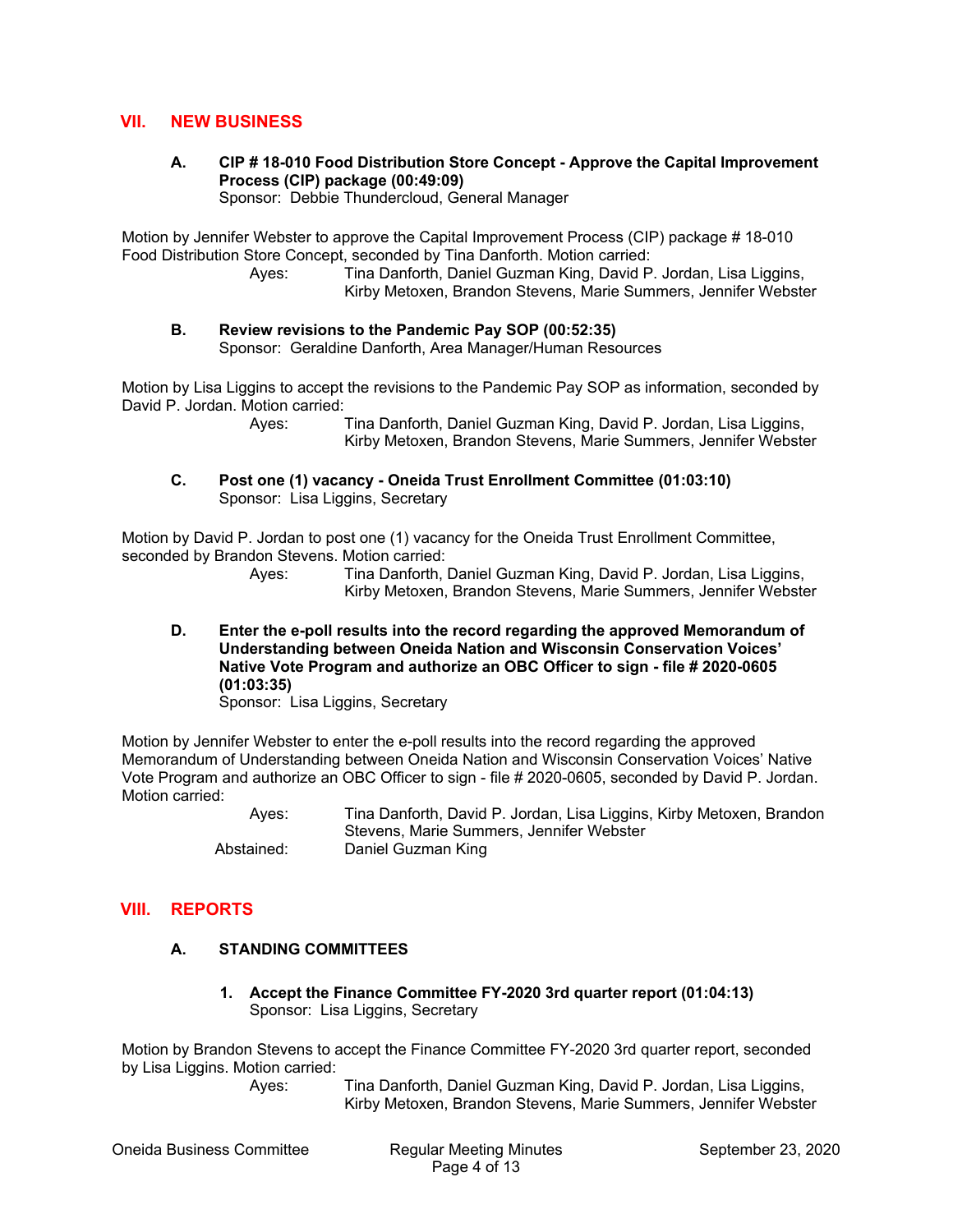# **IX. EXECUTIVE SESSION (01:04:51)**

Motion by Kirby Metoxen to go into executive session at 9:35 a.m., seconded by Lisa Liggins. Motion carried:

> Ayes: Tina Danforth, Daniel Guzman King, David P. Jordan, Lisa Liggins, Kirby Metoxen, Brandon Stevens, Marie Summers, Jennifer Webster

*Councilwoman Jennifer Webster left at 11:45 a.m. to attend the Administration of Children & Families Tribal Advisory Committee quarterly meeting.* 

Motion by David P. Jordan to come out of executive session at 3:50 p.m., seconded by Brandon Stevens. Motion carried:

| Aves:        | Tina Danforth, Daniel Guzman King, David P. Jordan, Lisa Liggins, |
|--------------|-------------------------------------------------------------------|
|              | Kirby Metoxen, Brandon Stevens, Marie Summers                     |
| Not Present: | Jennifer Webster                                                  |

#### *Roll call for the record:*

*Present: Treasurer Tina Danforth; Councilman Daniel Guzman King; Chairman Tehassi Hill; Councilman David P. Jordan; Secretary Lisa Liggins; Councilman Kirby Metoxen; Vice-Chairman Brandon Stevens; Council Member Marie Summers; Not Present: Councilwoman Jennifer Webster;* 

#### **A. REPORTS**

#### **1. Accept the Chief Counsel Report (01:05:31)**  Sponsor: Jo Anne House, Chief Counsel

Motion by Lisa Liggins to approve the exploration of settlement negotiations as discussed, seconded by Kirby Metoxen. Motion carried:

| Aves:        | Tina Danforth, Daniel Guzman King, David P. Jordan, Lisa Liggins, |
|--------------|-------------------------------------------------------------------|
|              | Kirby Metoxen, Brandon Stevens, Marie Summers                     |
| Not Present: | Jennifer Webster                                                  |

Motion by David P. Jordan to accept the litigation summary date September 21, 2020, seconded by Brandon Stevens. Motion carried:

> Ayes: Tina Danforth, Daniel Guzman King, David P. Jordan, Lisa Liggins, Kirby Metoxen, Brandon Stevens, Marie Summers Not Present: Jennifer Webster

Motion by Kirby Metoxen to support the negotiation regarding file # 02201901V, seconded by Lisa Liggins. Motion carried: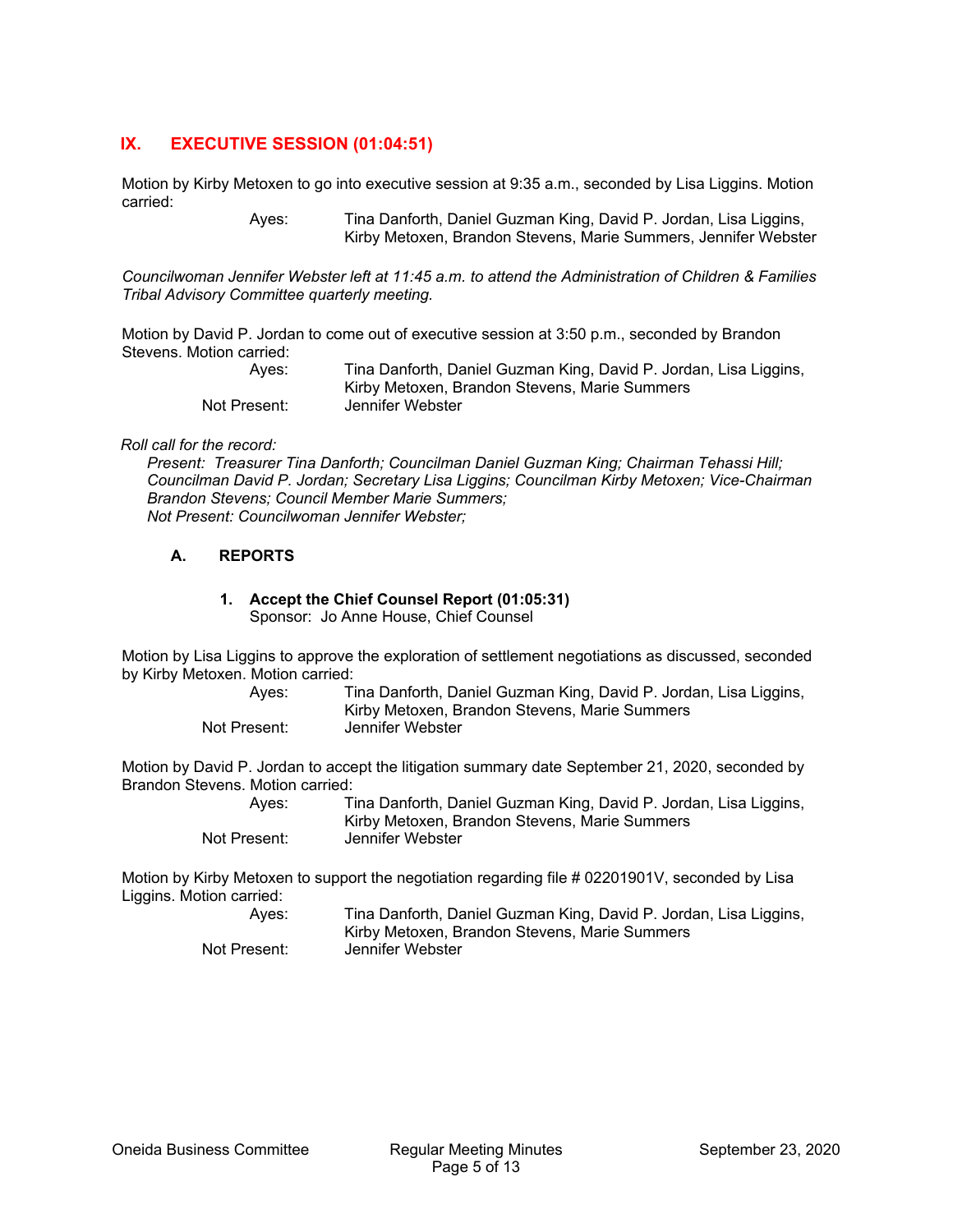#### **2. Accept the General Manager report (01:06:45)**

Motion by David P. Jordan to accept the General Manager report, seconded by Brandon Stevens. Motion carried:

> Ayes: Tina Danforth, Daniel Guzman King, David P. Jordan, Lisa Liggins, Kirby Metoxen, Brandon Stevens, Marie Summers Not Present: Jennifer Webster

### **B. AUDIT COMMITTEE**

**1. Approve the RSM US LLP contract in accordance with resolution # BC-04-25- 07-C - file # 2020-0611 (01:07:06)**  Sponsor: David P. Jordan, Councilman

Motion by David P. Jordan to approve the RSM US LLP contract in accordance with resolution # BC-04-25-07-C - file # 2020-0611, seconded by Lisa Liggins. Motion carried:

 Ayes: Tina Danforth, Daniel Guzman King, David P. Jordan, Lisa Liggins, Kirby Metoxen, Brandon Stevens, Marie Summers Not Present: Jennifer Webster

**2. Approve a limited waiver of sovereign immunity - RSM US LLP agreement - file # 2020-0238 (01:07:30)** 

Sponsor: David P. Jordan, Councilman

Motion by Kirby Metoxen to approve a limited waiver of sovereign immunity for the RSM US LLP agreement - file # 2020-0238, seconded by David P. Jordan. Motion carried:

 Ayes: Tina Danforth, Daniel Guzman King, David P. Jordan, Lisa Liggins, Kirby Metoxen, Brandon Stevens, Marie Summers Not Present: Jennifer Webster

### **C. NEW BUSINESS**

**1. Approve a limited waiver of sovereign immunity - Axion Enterprise Inc. Desktop Software End User License Agreement - file # 2020-0233 (01:07:54)**  Sponsor: Sandra Reveles, Chair/Oneida Police Commission

Motion by Lisa Liggins to approve a limited waiver of sovereign immunity for the Axion Enterprise Inc. Desktop Software End User License Agreement - file # 2020-0233, seconded by Kirby Metoxen. Motion carried:

| Ayes:        | Tina Danforth, Daniel Guzman King, David P. Jordan, Lisa Liggins, |
|--------------|-------------------------------------------------------------------|
|              | Kirby Metoxen, Brandon Stevens, Marie Summers                     |
| Not Present: | Jennifer Webster                                                  |

Oneida Business Committee Regular Meeting Minutes September 23, 2020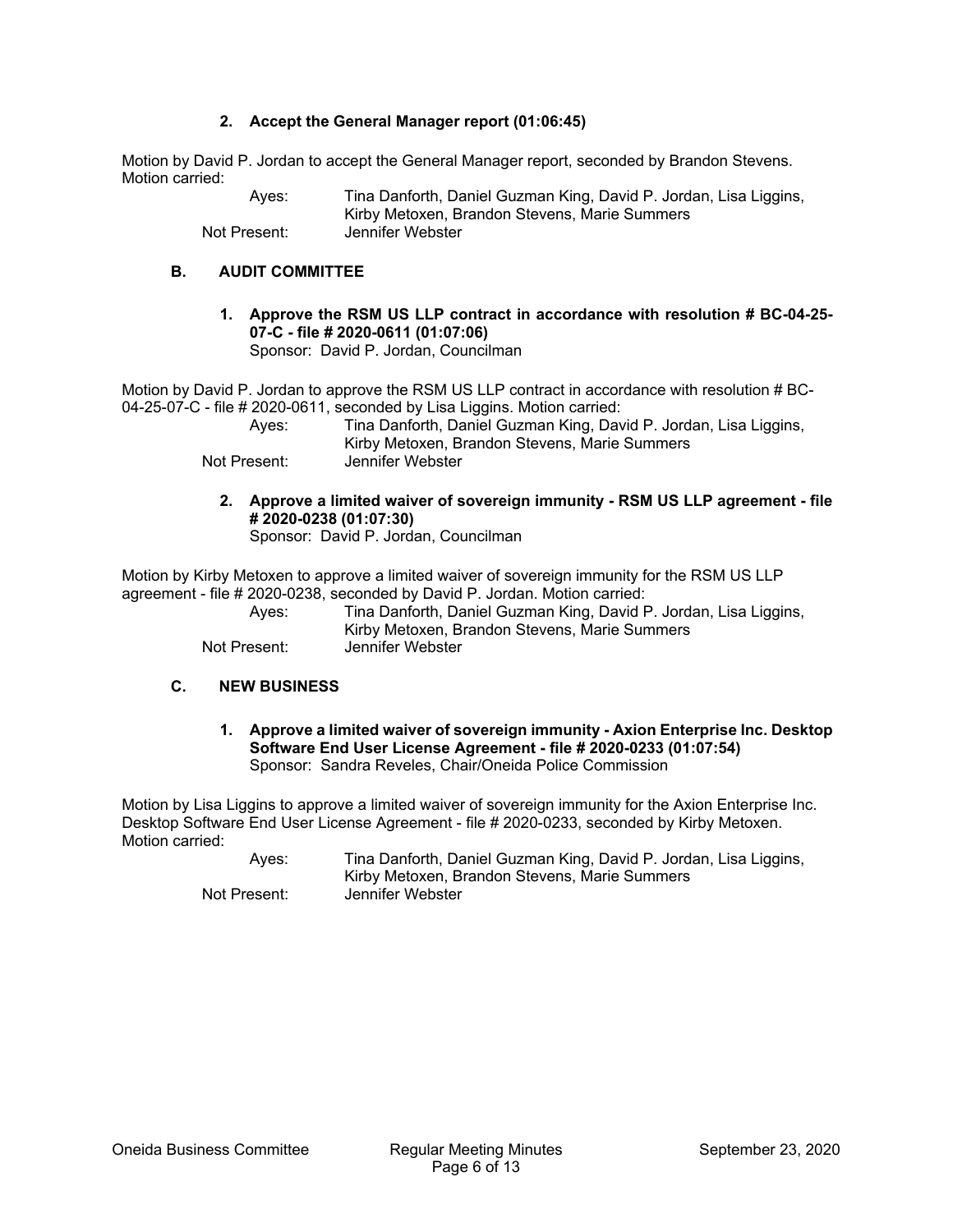**2. Approve the U.S. Dept. of Interior-Multi Year Funding Agreement Amendment #7 - file # 2020-0634 (01:08:20)**  Sponsor: Jennifer Webster, Councilwoman

Motion by David P. Jordan to approve the U.S. Dept. of Interior-Multi Year Funding Agreement Amendment #7 - file # 2020-0634, authorize the Chairman to sign Amendment #7, and authorize the Chairman and Treasurer to sign the CY 2021 Reprogramming Request, seconded by Daniel Guzman King. Motion carried:

| Ayes: | Tina Danforth, Daniel Guzman King, David P. Jordan, Lisa Liggins, |
|-------|-------------------------------------------------------------------|
|       | Kirby Metoxen, Brandon Stevens, Marie Summers                     |
|       |                                                                   |

- Not Present: Jennifer Webster
	- **3. Review the posting request and determine next steps Gaming (01:08:51)**  Sponsor: Louise Cornelius, Gaming General Manager

Motion by David P. Jordan to approve the posting request from Gaming for one (1) Player Development Host/Hostess, seconded by Kirby Metoxen. Motion carried:

| Aves:        | Tina Danforth, Daniel Guzman King, David P. Jordan, Lisa Liggins,<br>Kirby Metoxen, Brandon Stevens, Marie Summers |
|--------------|--------------------------------------------------------------------------------------------------------------------|
| Not Present: | Jennifer Webster                                                                                                   |

*Councilwoman Jennifer Webster returned at 3:54 p.m.* 

**4. Review the posting request and determine next steps - Oneida Nation School System (01:09:11)** 

Sponsor: Aaron Manders, Chair/Oneida Nation School Board

Motion by Lisa Liggins to approve the posting request from the Oneida Nation School System for two (2) Oneida Language Immersion Teachers and two (2) Project Specialists, pending the final grant funding approval for the positions, seconded by Kirby Metoxen. Motion carried:

 Ayes: Tina Danforth, Daniel Guzman King, David P. Jordan, Lisa Liggins, Kirby Metoxen, Brandon Stevens, Marie Summers, Jennifer Webster

# **5. Review the posting request and determine next steps - Oneida Business Committee (01:09:45)**

Sponsor: Lisa Liggins, Secretary

Motion by David P. Jordan to approve the posting request for 10 business days from Oneida Business Committee for BC DR14, seconded by Lisa Liggins. Motion carried:

 Ayes: Tina Danforth, Daniel Guzman King, David P. Jordan, Lisa Liggins, Kirby Metoxen, Brandon Stevens, Marie Summers, Jennifer Webster

Motion by David P. Jordan to assign Vice-Chairman Brandon Stevens, Treasurer Tina Danforth, Councilman David P. Jordan and Councilman Daniel Guzman King to a sub-team authorized to finalize hiring and approve the employment contract for BC DR14, seconded by Daniel Guzman King. Motion carried: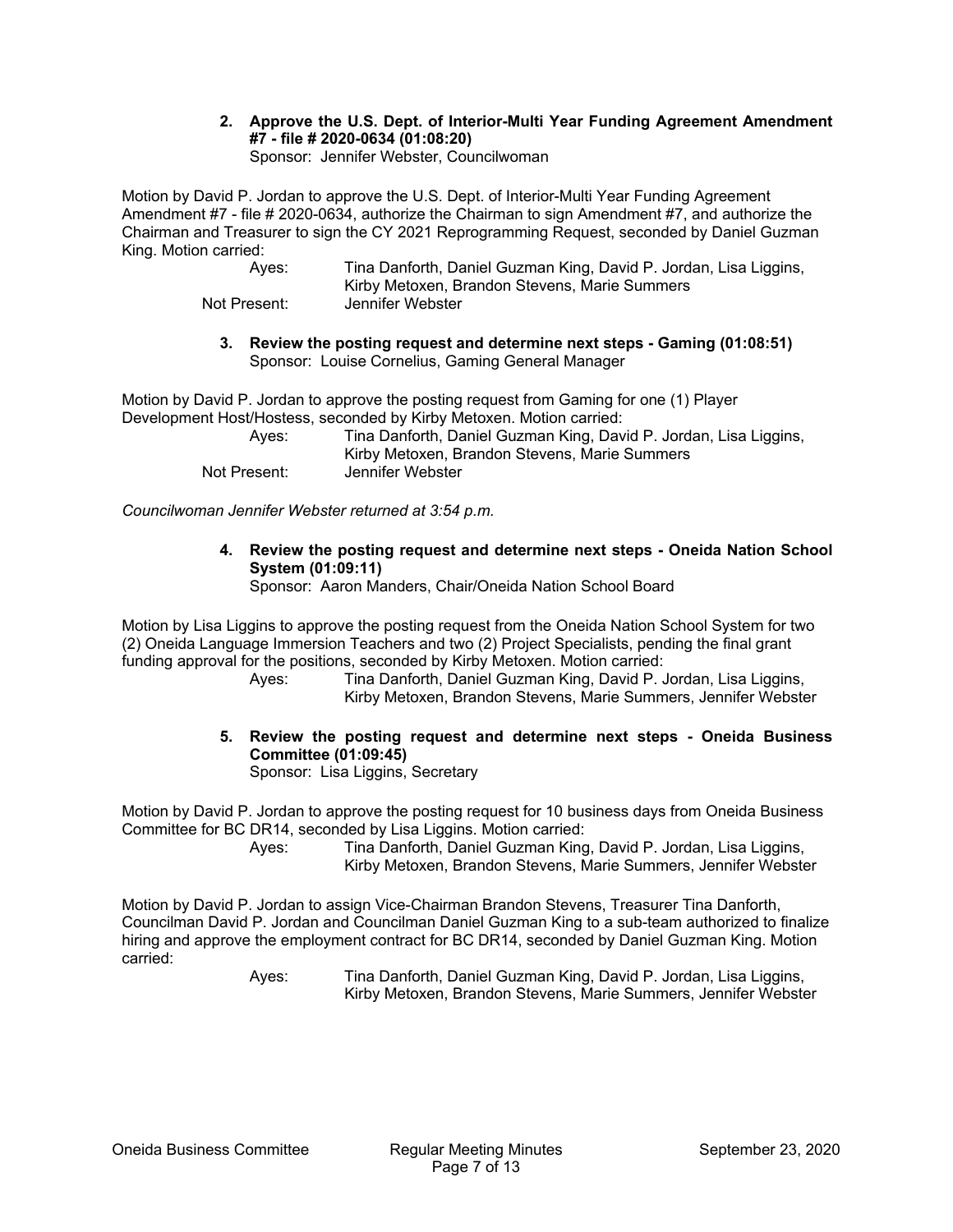**6. Review the recall request and determine next steps - Oneida Family Fitness (01:10:37)** 

Sponsor: Debbie Thundercloud, General Manager

Motion by Lisa Liggins to approve the recall request from Oneida Family Fitness for one (1) Fitness Supervisor and one (1) Fitness/Wellness Trainer Specialist, seconded by Daniel Guzman King. Motion carried:

> Ayes: Tina Danforth, Daniel Guzman King, David P. Jordan, Lisa Liggins, Kirby Metoxen, Brandon Stevens, Marie Summers, Jennifer Webster

**7. Review the recall request and determine next steps - Arts Program (01:11:04)**  Sponsor: Debbie Thundercloud, General Manager

Motion by Jennifer Webster to approve the recall request the Arts Program for one (1) Media Arts Coordinator, seconded by Kirby Metoxen. Motion carried:

 Ayes: Tina Danforth, Daniel Guzman King, David P. Jordan, Lisa Liggins, Kirby Metoxen, Brandon Stevens, Marie Summers, Jennifer Webster

*For the record: Secretary Lisa Liggins stated this is a grant funded position.* 

**8. Review the recall request and determine next steps - Human Resources (01:11:32)**  Sponsor: Geraldine Danforth, Area Manager/Human Resources

Motion by David P. Jordan to approve the recall request from Human Resources for one (1) Administrative Assistant and one (1) HRD Backgrounds Investigator, seconded by Lisa Liggins. Motion carried:

> Ayes: Tina Danforth, Daniel Guzman King, David P. Jordan, Lisa Liggins, Kirby Metoxen, Brandon Stevens, Marie Summers, Jennifer Webster

**9. Review the recall request and determine next steps - Public Works (01:12:11)**  Sponsor: Debbie Thundercloud, General Manager

Motion by Jennifer Webster to approve the recall request from Public Works for one (1) carpenter, seconded by David P. Jordan. Motion carried:

 Ayes: Tina Danforth, Daniel Guzman King, David P. Jordan, Lisa Liggins, Kirby Metoxen, Brandon Stevens, Marie Summers, Jennifer Webster

*For the record: Secretary Lisa Liggins stated this is a grant funded position.* 

**10. Review the recall request and determine next steps - Printing**  Sponsor: Debbie Thundercloud, General Manager

*Item deleted at the adoption of the agenda.*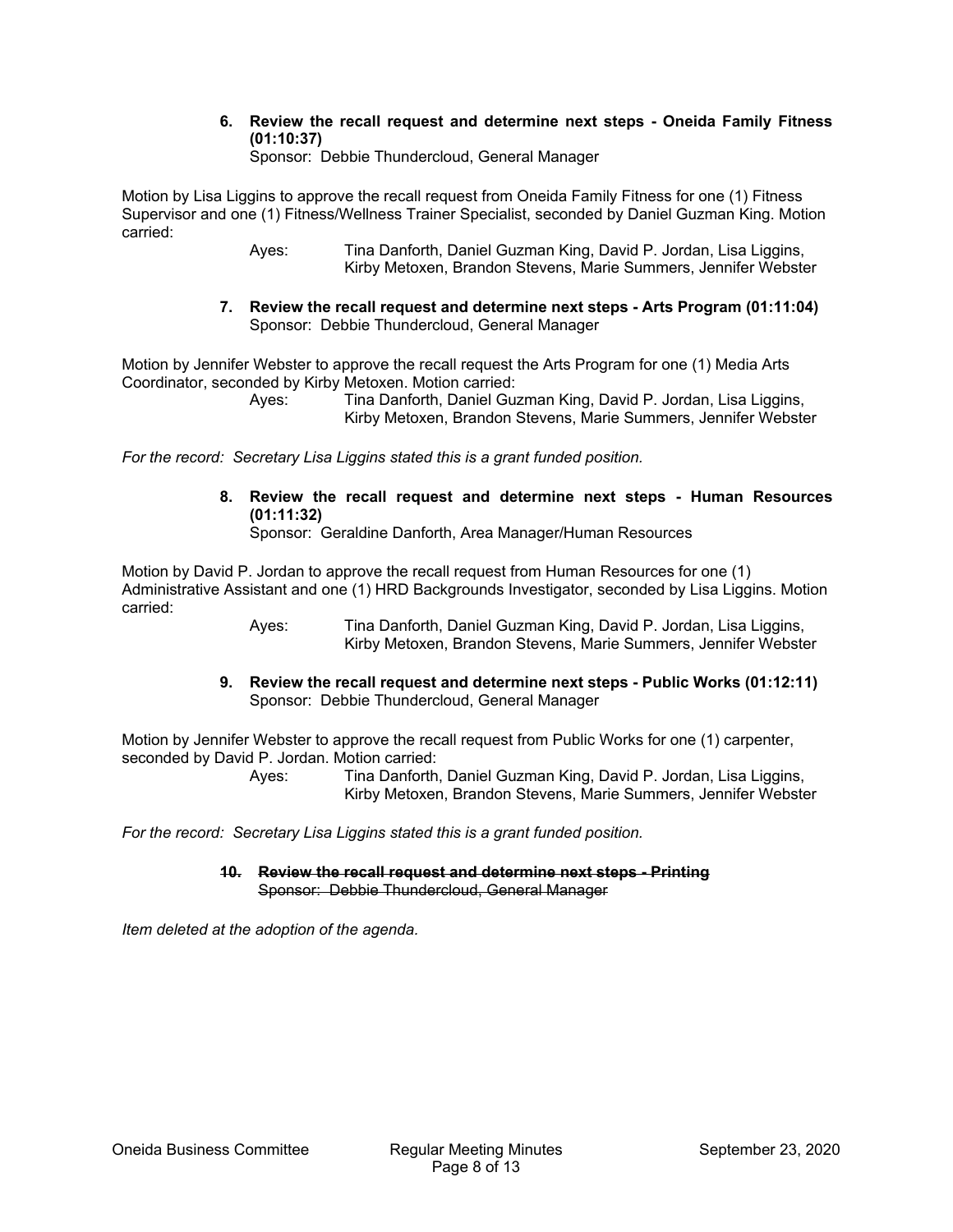**11. Review the recall request and determine next steps - GTC Legal Resource Center (01:12:39)** 

Sponsor: Gerald L. Hill, Supervising Attorney/GTC Legal Resource Center

Motion by David P. Jordan to approve the recall request from GTC Legal Resource Center for one (1) Legal Assistant, seconded by Brandon Stevens. Motion carried:

| Aves:      | Tina Danforth, Daniel Guzman King, Kirby Metoxen, Brandon |
|------------|-----------------------------------------------------------|
|            | Stevens, Marie Summers, Jennifer Webster                  |
| Abstained: | David P. Jordan, Lisa Liggins                             |

**12. Review the request to increase hours and determine next steps - Law Office (01:13:00)** 

Sponsor: Jo Anne House, Chief Counsel

Motion by Jennifer Webster to approve the request to increase hours from the Law Office for one (1) Attorney, seconded by Lisa Liggins. Motion carried:

> Ayes: Tina Danforth, Daniel Guzman King, David P. Jordan, Lisa Liggins, Kirby Metoxen, Brandon Stevens, Marie Summers, Jennifer Webster

**13. Consider three requests from Oneida Golf Enterprise Agent - FY2021 Budget (01:13:20)** 

Sponsor: Eric McLester, Agent/Oneida Golf Enterprise

Motion by Daniel Guzman King to reject the Budgets submitted September 17, 2020, in accordance with 3.4.5. of the Management Agreement and to identify that no Tribal Contribution is available and that the Budgets should be resubmitted within those parameters, seconded by Lisa Liggins. Motion carried:

> Ayes: Tina Danforth, Daniel Guzman King, David P. Jordan, Lisa Liggins, Kirby Metoxen, Brandon Stevens, Marie Summers, Jennifer Webster

**14. Approve the hiring sub-team for BC DR15 to finalize hiring and approve the employment contract (01:13:51)** 

Sponsor: Lisa Liggins, Secretary

Motion by David P. Jordan to approve the hiring sub-team for BC DR15 to finalize hiring and approve the employment contract, seconded by Jennifer Webster. Motion carried:

 Ayes: Tina Danforth, Daniel Guzman King, David P. Jordan, Lisa Liggins, Kirby Metoxen, Brandon Stevens, Marie Summers, Jennifer Webster

**15. Approve the hiring sub-team for BC DR16 to finalize hiring and approve the employment contract (01:14:12)**  Sponsor: Lisa Liggins, Secretary

Motion by Kirby Metoxen to approve the hiring sub-team for BC DR16 to finalize hiring and approve the employment contract, seconded by David P. Jordan. Motion carried: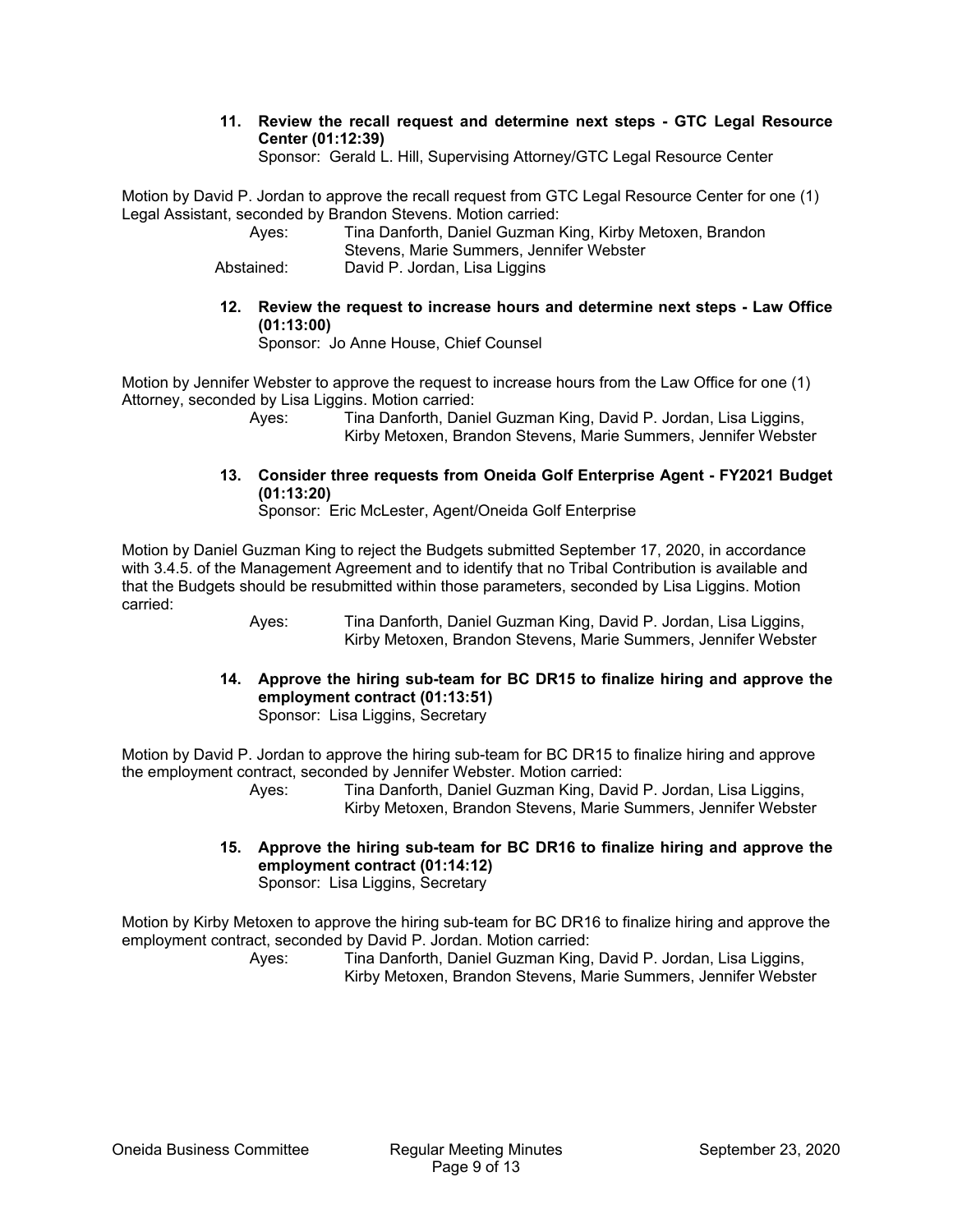#### **16. Approve the hiring sub-team for BC DR17 to finalize hiring and approve the employment contract (01:14:32)**  Sponsor: Lisa Liggins, Secretary

Motion by Kirby Metoxen to approve the hiring sub-team for BC DR17 to finalize hiring and approve the employment contract, seconded by David P. Jordan. Motion carried:

- Ayes: Tina Danforth, Daniel Guzman King, David P. Jordan, Lisa Liggins, Kirby Metoxen, Brandon Stevens, Marie Summers, Jennifer Webster
- **17. Approve the hiring sub-team for BC DR20 to finalize hiring and approve the employment contract (01:14:53)**  Sponsor: Lisa Liggins, Secretary

Motion by Jennifer Webster to approve the hiring sub-team for BC DR20 to finalize hiring and approve the employment contract, seconded by David P. Jordan. Motion carried:

 Ayes: Tina Danforth, Daniel Guzman King, David P. Jordan, Lisa Liggins, Kirby Metoxen, Brandon Stevens, Marie Summers, Jennifer Webster

**18. Enter the e-poll results into the record regarding the approved recall request from the General Manager for one (1) TAP Manager and one (1) TAP Specialist (01:15:13)**  Sponsor: Lisa Liggins, Secretary

Motion by Jennifer Webster to enter the e-poll results into the record regarding the approved recall request from the General Manager for one (1) TAP Manager and one (1) TAP Specialist, seconded by Daniel Guzman King. Motion carried:

 Ayes: Daniel Guzman King, David P. Jordan, Lisa Liggins, Kirby Metoxen, Brandon Stevens, Marie Summers, Jennifer Webster

- Abstained: Tina Danforth
- **19. Enter the e-poll results into the record regarding the approved posting request from the Retail General Manager for seven (7) vacancies (01:15:37)**  Sponsor: Lisa Liggins, Secretary

Motion by David P. Jordan to enter the e-poll results into the record regarding the approved posting request from the Retail General Manager for seven (7) vacancies, seconded by Daniel Guzman King. Motion carried:

 Ayes: Tina Danforth, Daniel Guzman King, David P. Jordan, Lisa Liggins, Kirby Metoxen, Brandon Stevens, Marie Summers, Jennifer Webster

**20. Enter the e-poll results into the record regarding the approved posting request from the General Manager for one (1) Recovery Coach (01:15:58)**  Sponsor: Lisa Liggins, Secretary

Motion by David P. Jordan to enter the e-poll results into the record regarding the approved posting request from the General Manager for one (1) Recovery Coach, seconded by Daniel Guzman King. Motion carried:

| Aves:      | Daniel Guzman King, David P. Jordan, Lisa Liggins, Kirby Metoxen, |
|------------|-------------------------------------------------------------------|
|            | Brandon Stevens, Marie Summers, Jennifer Webster                  |
| Abstained: | Tina Danforth                                                     |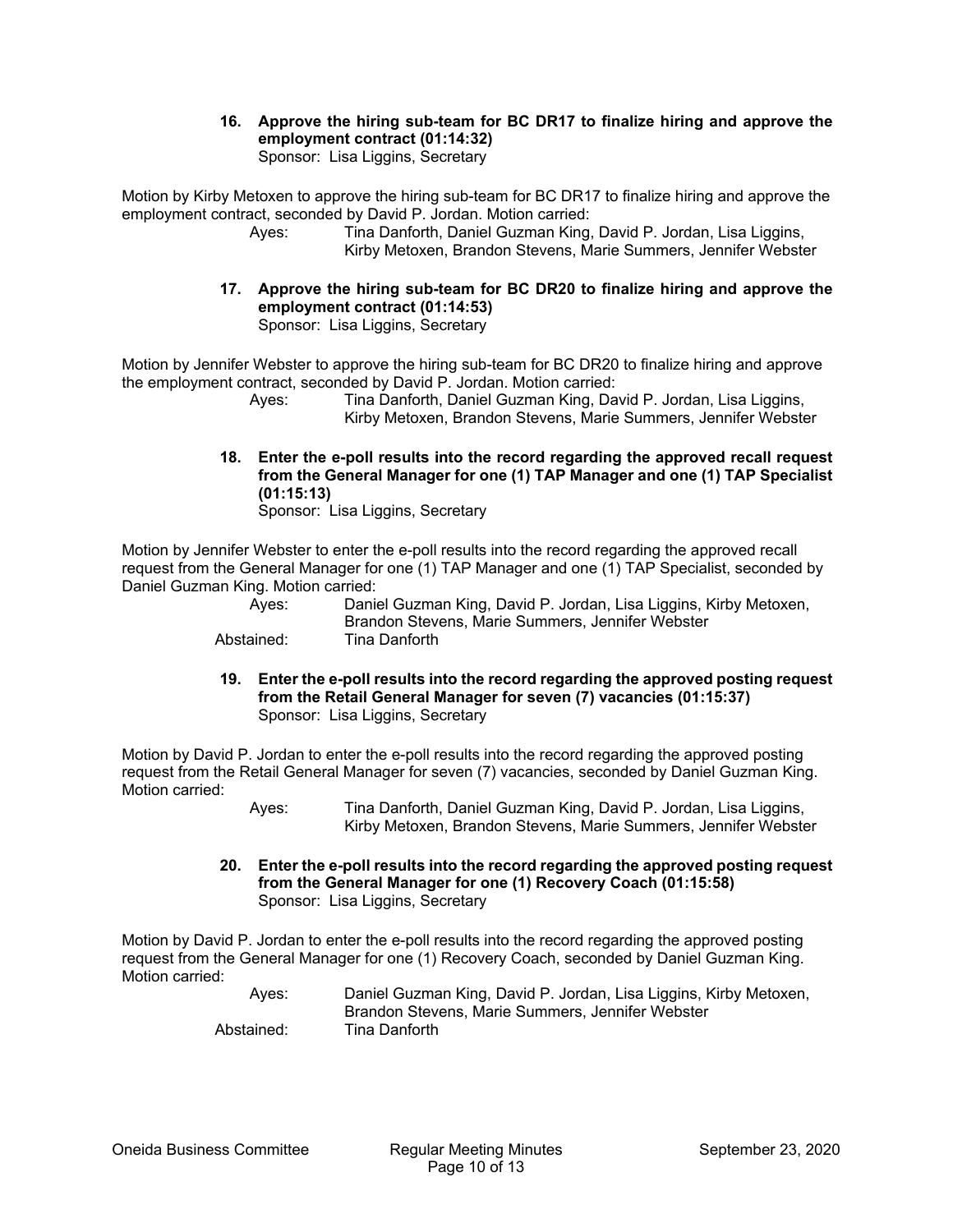**21. Enter the e-poll results into the record regarding the approved recall request from the General Manager for two (2) Transit Dispatchers (01:16:18)**  Sponsor: Lisa Liggins, Secretary

Motion by Jennifer Webster to enter the e-poll results into the record regarding the approved recall request from the General Manager for two (2) Transit Dispatchers, seconded by Brandon Stevens. Motion carried:

- Ayes: Tina Danforth, Daniel Guzman King, David P. Jordan, Lisa Liggins, Kirby Metoxen, Brandon Stevens, Marie Summers, Jennifer Webster
- **22. Enter the e-poll results into the record regarding the approved wage adjustment request from the Retail General Manager for two (2) Assistant General Managers (01:16:37)**  Sponsor: Lisa Liggins, Secretary

Motion by David P. Jordan to enter the e-poll results into the record regarding the approved wage adjustment request from the Retail General Manager for two (2) Assistant General Managers, seconded by Brandon Stevens. Motion carried:

| Aves:      | Daniel Guzman King, David P. Jordan, Lisa Liggins, Kirby Metoxen,<br>Brandon Stevens, Marie Summers, Jennifer Webster |
|------------|-----------------------------------------------------------------------------------------------------------------------|
| Abstained: | Tina Danforth                                                                                                         |

**23. Enter the e-poll results into the record regarding the approved recall request from Division of Public Works for seven (7) Custodians and one (1) Resident Services Specialist (01:17:00)** 

Sponsor: Lisa Liggins, Secretary

Motion by Kirby Metoxen to enter the e-poll results into the record regarding the approved recall request from Division of Public Works for seven (7) Custodians and one (1) Resident Services Specialist, seconded by David P. Jordan. Motion carried:

- Ayes: Tina Danforth, Daniel Guzman King, David P. Jordan, Lisa Liggins, Kirby Metoxen, Brandon Stevens, Marie Summers, Jennifer Webster
- **24. Enter the e-poll results into the record regarding the accepted rescission of resignation for employment contract # 2018-0256 and direct Employee Relations to provide notice to the proper entities (01:17:24)**  Sponsor: Lisa Liggins, Secretary

Motion by David P. Jordan to enter the e-poll results into the record regarding the accepted rescission of resignation for employment contract # 2018-0256 and direct Employee Relations to provide notice to the proper entities, seconded by Jennifer Webster. Motion carried:

 Ayes: Daniel Guzman King, David P. Jordan, Lisa Liggins, Kirby Metoxen, Brandon Stevens, Marie Summers, Jennifer Webster Abstained: Tina Danforth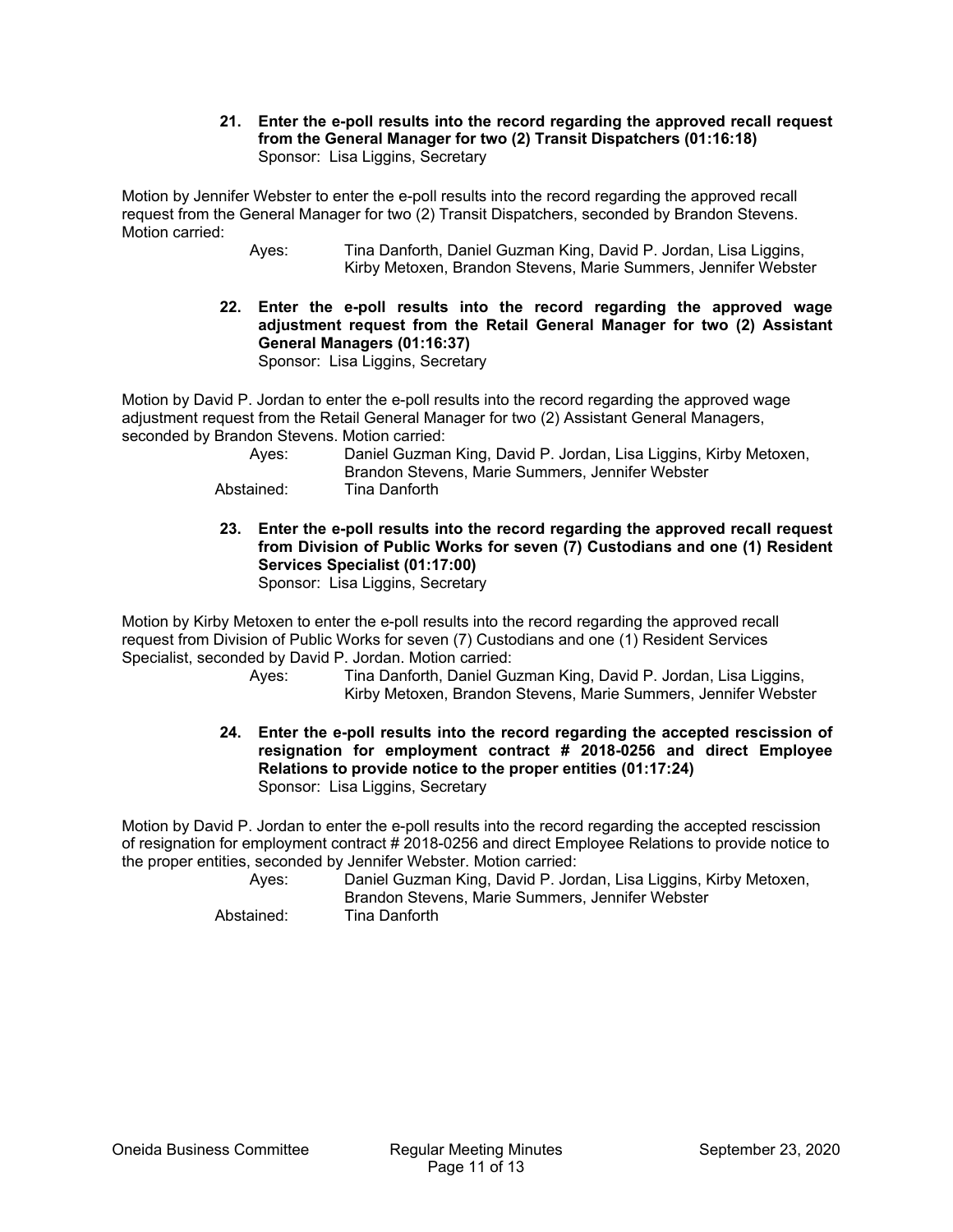**25. Enter the e-poll results into the record regarding the approved posting request from the General Manager for one (1) Business Systems Analyst, one (1) Senior Network Analyst, and one (1) Family Services – Lay Advocate (01:17:53)**  Sponsor: Lisa Liggins, Secretary

Motion by Lisa Liggins to enter the e-poll results into the record regarding the approved posting request from the General Manager for one (1) Business Systems Analyst, one (1) Senior Network Analyst, and one (1) Family Services – Lay Advocate, seconded by Jennifer Webster. Motion carried: Ayes: Tina Danforth, Daniel Guzman King, David P. Jordan, Lisa Liggins, Kirby Metoxen, Brandon Stevens, Marie Summers, Jennifer Webster

> **26. Enter the e-poll results into the record regarding the approved limited term employee requests from the Oneida Nation School System for one (1) High School Language Arts Teacher and one (1) Middle School Science Teacher (01:18:23)**

Sponsor: Lisa Liggins, Secretary

Motion by Lisa Liggins to enter the e-poll results into the record regarding the approved limited term employee requests from the Oneida Nation School System for one (1) High School Language Arts Teacher and one (1) Middle School Science Teacher, seconded by David P. Jordan. Motion carried: Ayes: Tina Danforth, Daniel Guzman King, David P. Jordan, Lisa Liggins, Kirby Metoxen, Brandon Stevens, Marie Summers, Jennifer Webster

- 
- **27. Enter the e-poll results into the record regarding the approved recall request from Gaming for one (1) Cage/Vault Trainer (01:18:52)**  Sponsor: Lisa Liggins, Secretary

Motion by Jennifer Webster to enter the e-poll results into the record regarding the approved recall request from Gaming for one (1) Cage/Vault Trainer, seconded by Kirby Metoxen. Motion carried: Ayes: Tina Danforth, Daniel Guzman King, David P. Jordan, Lisa Liggins, Kirby Metoxen, Brandon Stevens, Marie Summers, Jennifer Webster

> **28. Enter the e-poll results into the record regarding the approved recall request from General Manager for one (1) Press Operator on a temporary basis for the month of September, ending with pay period of October 3, 2020 (01:19:11)**  Sponsor: Lisa Liggins, Secretary

Motion by David P. Jordan to enter the e-poll results into the record regarding the approved recall request from General Manager for one (1) Press Operator on a temporary basis for the month of September, ending with pay period of October 3, 2020, seconded by Lisa Liggins. Motion carried: Ayes: Tina Danforth, Daniel Guzman King, David P. Jordan, Lisa Liggins, Kirby Metoxen, Brandon Stevens, Marie Summers, Jennifer Webster

> **29. Enter the e-poll results into the record regarding the approved recall request for one (1) Higher Education Administrative Assistant for three (3) months (01:19:36)**  Sponsor: Lisa Liggins, Secretary

Motion by Jennifer Webster to enter the e-poll results into the record regarding the approved recall request for one (1) Higher Education Administrative Assistant for three (3) months, seconded by Kirby Metoxen. Motion carried: